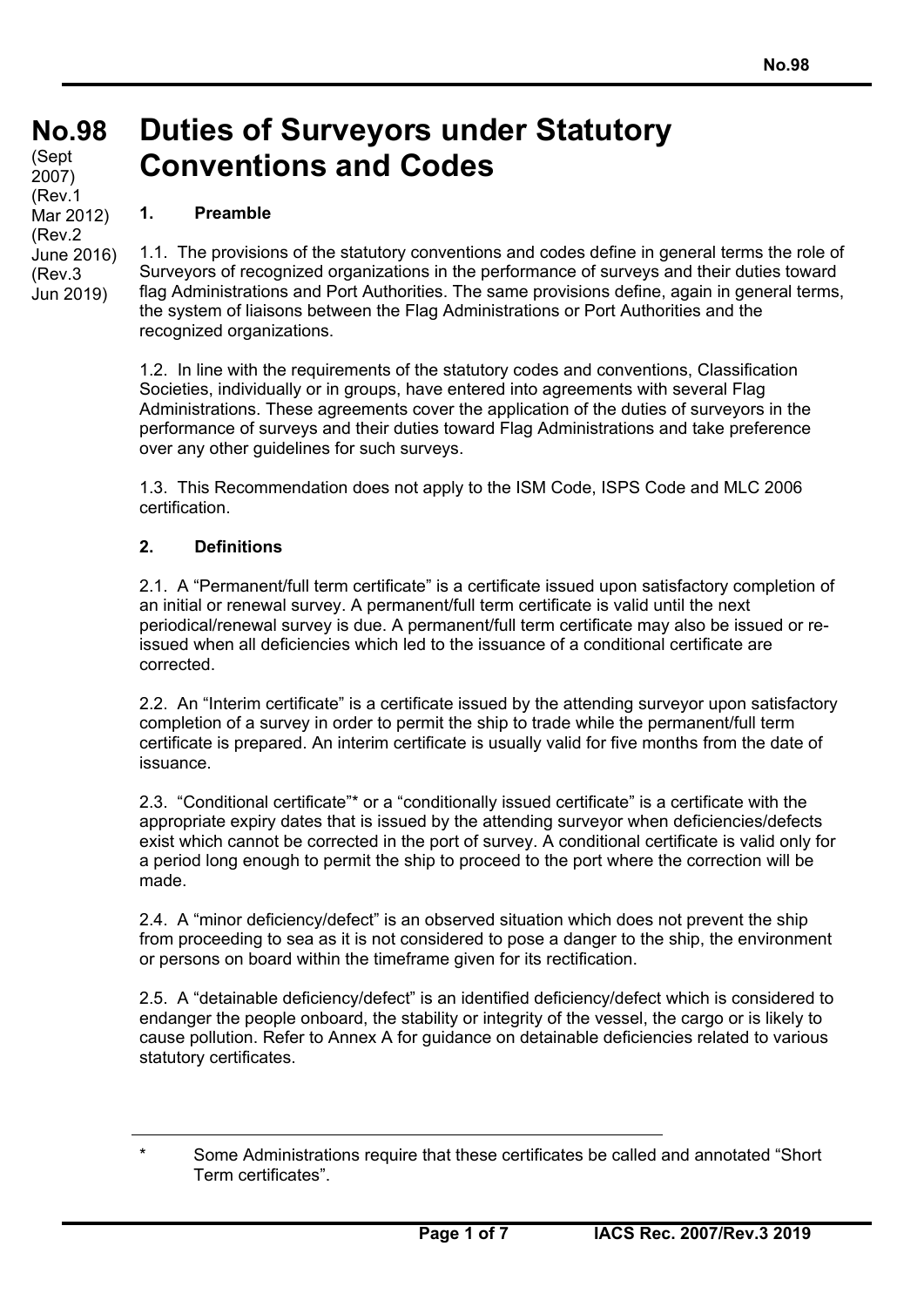**No.98**  (cont) 2.6. Statutory Condition: requirements to the effect that specific measures, repairs, surveys are to be carried out within a specific time limit in order to retain statutory certification.

> 2.7. Condition(s) of Class: requirements to the effect that specific measures, repairs, surveys are to be carried out within a specific time limit in order to retain Classification.

#### **3. Types of survey**

3.1. The scope and specified intervals of any statutory survey (e.g. initial, annual, intermediate, periodical, renewal, etc.) are defined by each appropriate statutory convention or code and are further outlined in the IMO guidelines for statutory surveys given in the most updated version of IMO Res. A.1120(30) "Survey Guidelines under the Harmonized System of Survey and Certification".

#### **4. Notification of Flag Administration**

4.1. Whether to notify Administrations of deficiencies/defects and issuance of certificates, and the means and timeliness of this notification, should be in accordance with the Society's agreement with the Administration.

#### **5. Issuance of certificates**

5.1. If detainable deficiencies/defects are identified at the time of any survey (i.e. initial, annual, intermediate, periodical, renewal, additional survey for port state control, or other additional survey), and they are not permanently repaired or rectified in the port of survey, or temporarily compensated either as agreed between the Society and the Flag administration in their agreement or on a case-by-case basis no certificate should be issued or endorsed except in cases 5.2.1 and 5.3.1 below.

5.2.1. If detainable deficiencies/defects are identified at the time of an initial or renewal survey, and they cannot be permanently repaired or permanently rectified in the port of survey:

- A conditional or short term certificate should be issued to allow the vessel to proceed to a port where the permanent repairs are to be made.
- The certificate should be identified by the wording "Conditional" or "Short term" printed under the name of the certificate.
- Outstanding deficiencies/defects, with the details of any relevant requirements or provisos and the assigned due date for the time needed to rectify, should be noted on or attached to the Conditional or short term Certificate.
- Flag Administration should be contacted as per agreement between the individual Society and the Flag Administration.

5.2.2. If the Owner satisfactorily rectifies the deficiencies/defects the "conditional" or "short term" certificate should be withdrawn and a "permanent/full term" certificate issued. The Society may also issue an "Interim" certificate in this case if that is their practice.

5.3.1. If detainable deficiencies/defects are identified at the time of an annual, intermediate, periodical, additional survey for port state control or other additional survey and they cannot be permanently repaired or permanently rectified in the port of survey:

The existing "permanent/full term" certificate should not be endorsed.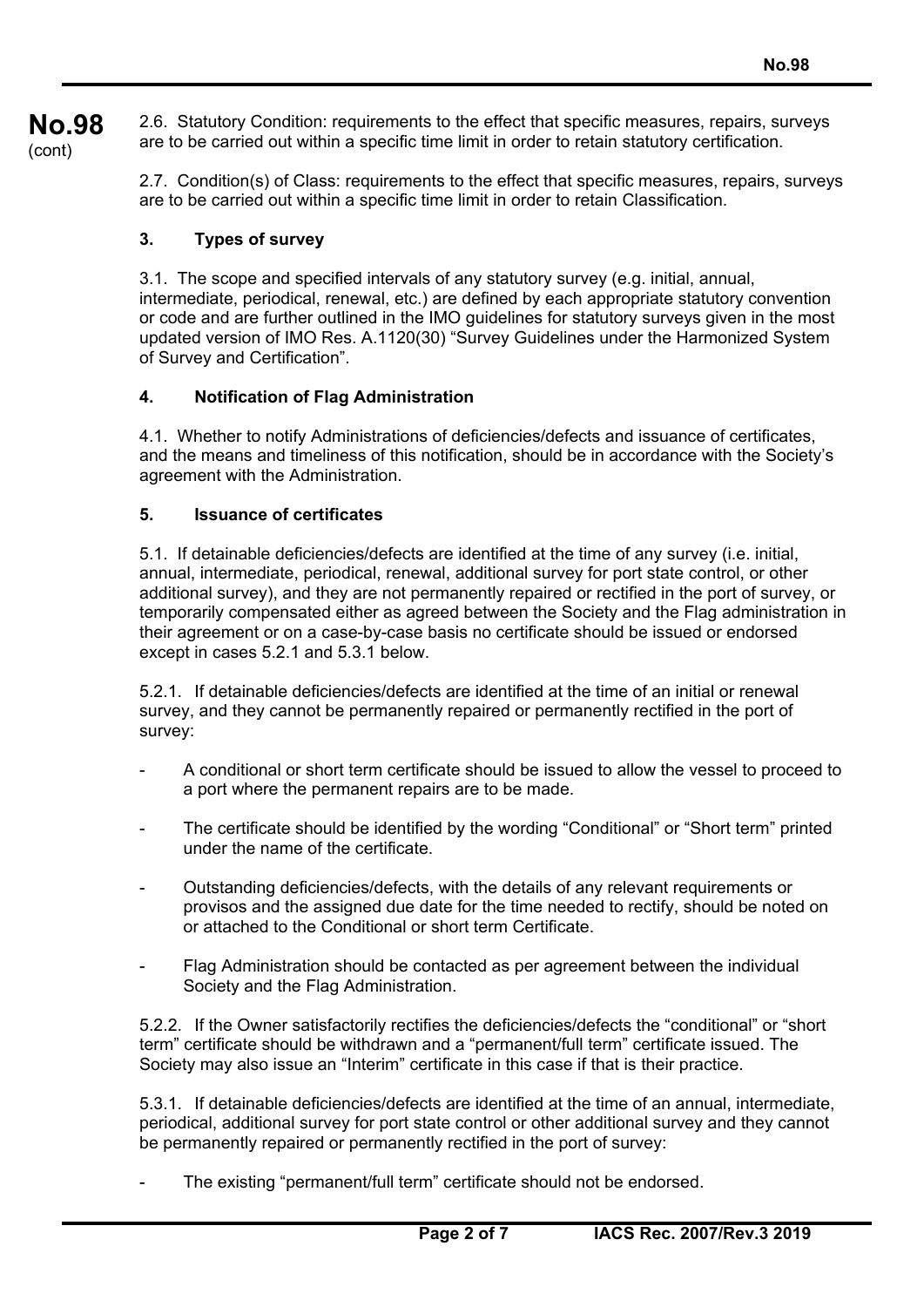## **No.98**

- The existing "permanent/full term" certificate should be withdrawn.
	- A conditional or short term certificate should be issued.
	- The certificate should be identified by the wording "Conditional" or "Short term" printed under the name of the certificate.
	- Outstanding deficiencies/defects, with the details of any relevant requirements or provisos and the assigned due date for the time needed to rectify, should be noted on or attached to the Conditional Certificate.
	- Flag Administration should be contacted as per agreement between the individual Society and the Flag Administration.

5.3.2. If the Owner satisfactorily rectifies the deficiencies/defects the "conditional or short term" certificate should be withdrawn and the "permanent/full term" certificate restored.

- 5.4. In case of minor deficiencies/defects not rectified at time of the survey:
- if the deficiency/defect also relates to class\*, a condition of class may be issued with the details of any relevant requirements or provisos and an assigned due date for the time needed to rectify.
- if the deficiency/defect is limited only to statutory certificates, a statutory condition with assigned due date may be issued, with the details of any relevant requirements or provisos and an assigned due date for the time needed to rectify, with or without a conditional or short term certificate issued.

The above actions are to be reported to the Administration to the extent required by the agreement with the individual Society.

If deemed necessary by the attending surveyor, a combination of deficiencies/defects of a less serious nature may also result in the withdrawal of the permanent/full term statutory certificate and its replacement with a conditional or short term certificate subject to the concurrence by the Flag Administration to the extent required by the agreement with the individual Society.

\* this includes minor deficiencies/defects related to structural, mechanical and/or electrical requirements of the classification society recognized by the flag Administration (e.g., SOLAS II-1/3-1).

5.5. The final decision on the severity of the deficiency/defect should be left to the professional judgment of the surveyor.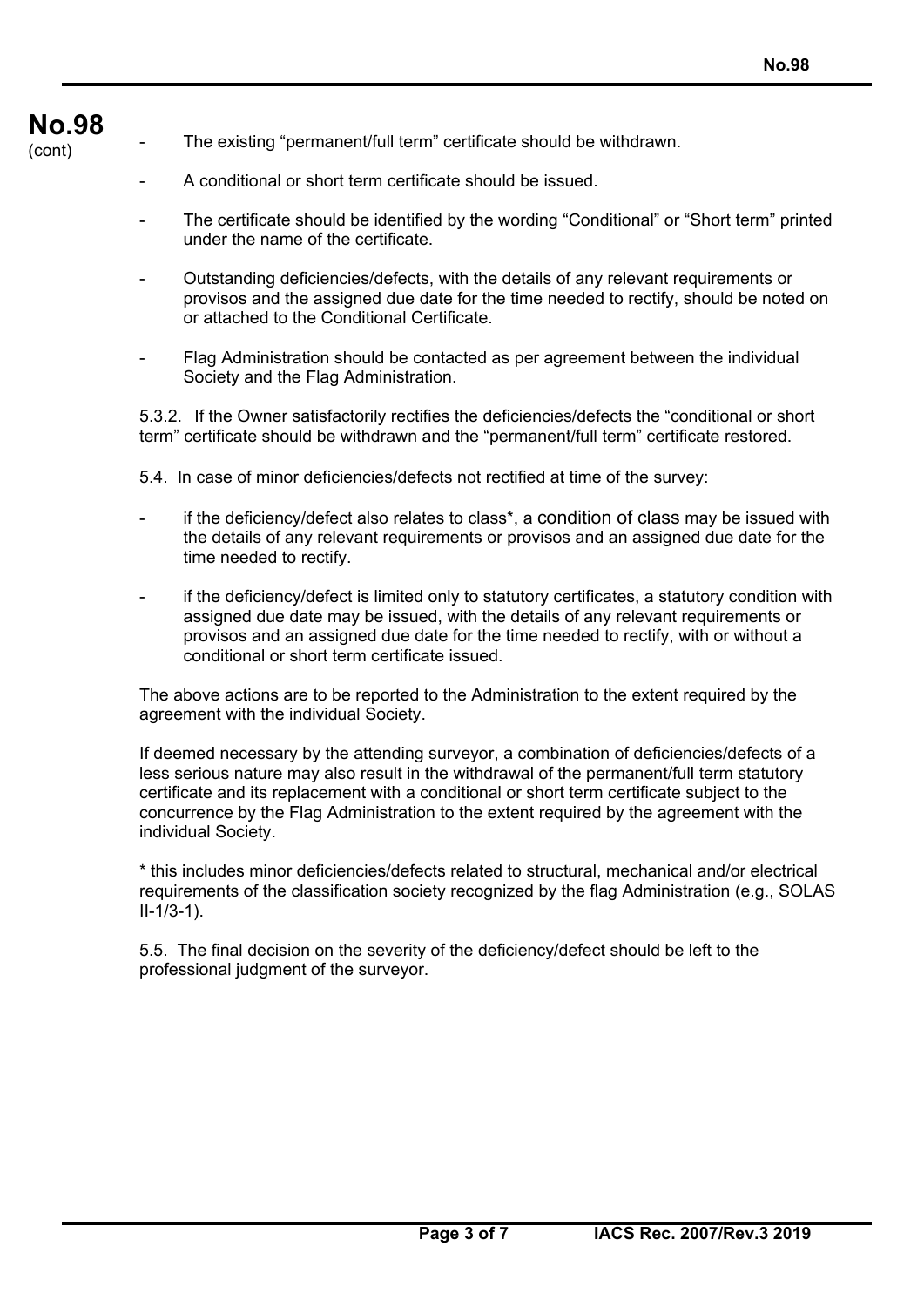#### **Annex A**

#### **Detainable Deficiencies**

To assist the surveyor, the following list, grouped under relevant conventions and codes, indicates those deficiencies which may be considered of such a serious nature as to be categorized as detainable deficiencies. This list is not considered exhaustive but is intended to give examples of relevant items.

#### **SOLAS Convention**

- 1. Failure of proper operation of propulsion and other essential machinery, as well as electrical installations.
- 2. Excess amount of oily-water mixture in bilges, insulation of piping, including exhaust pipes in engine room contaminated by oil, and improper operation of bilge pumping arrangements.
- 3. Failure of proper operation of emergency generator, lighting, batteries, and switches.
- 4. Failure of proper operation of the main and auxiliary steering gear.
- 5. Absence, insufficient capacity or serious deterioration of personal life-saving appliances, survival craft, and launching arrangements.
- 6. Absence, non-compliance, or substantial deterioration to the extent that it cannot comply with its intended use of fire detection system, fire alarms, fire-fighting equipment, fixed fire-extinguishing installations, ventilation valves, fire dampers, and quick-closing devices.
- 7. Absence, substantial deterioration or failure of proper operation of the cargo deck area fire protection on tankers.
- 8. Absence, non-compliance, or serious deterioration of lights, shapes, or sound signals.
- 9. Absence or failure of the proper operation of the radio equipment for distress and safety communication.

10. Absence or failure of the proper operation of navigation equipment, taking the relevant provisions of SOLAS regulation V/16.2 into account.

- 11. Absence of corrected navigational charts, and/or all other relevant nautical publications necessary for the intended voyage, taking into account that electronic charts may be used as a substitute for the charts.
- 12. Absence of non-sparking exhaust ventilation for cargo pump rooms.
- 13. Failure of the proper operation of inert gas system.

14. Non-implementation or failure to carry out the enhanced survey programme in accordance with SOLAS regulation XI-1/2 and the International Code on the Enhanced Programme of Inspections during Surveys of Bulk Carriers and Oil Tankers, 2011 (2011 ESP Code), as amended.

15. Absence or failure of a voyage data recorder (VDR), when its use is compulsory.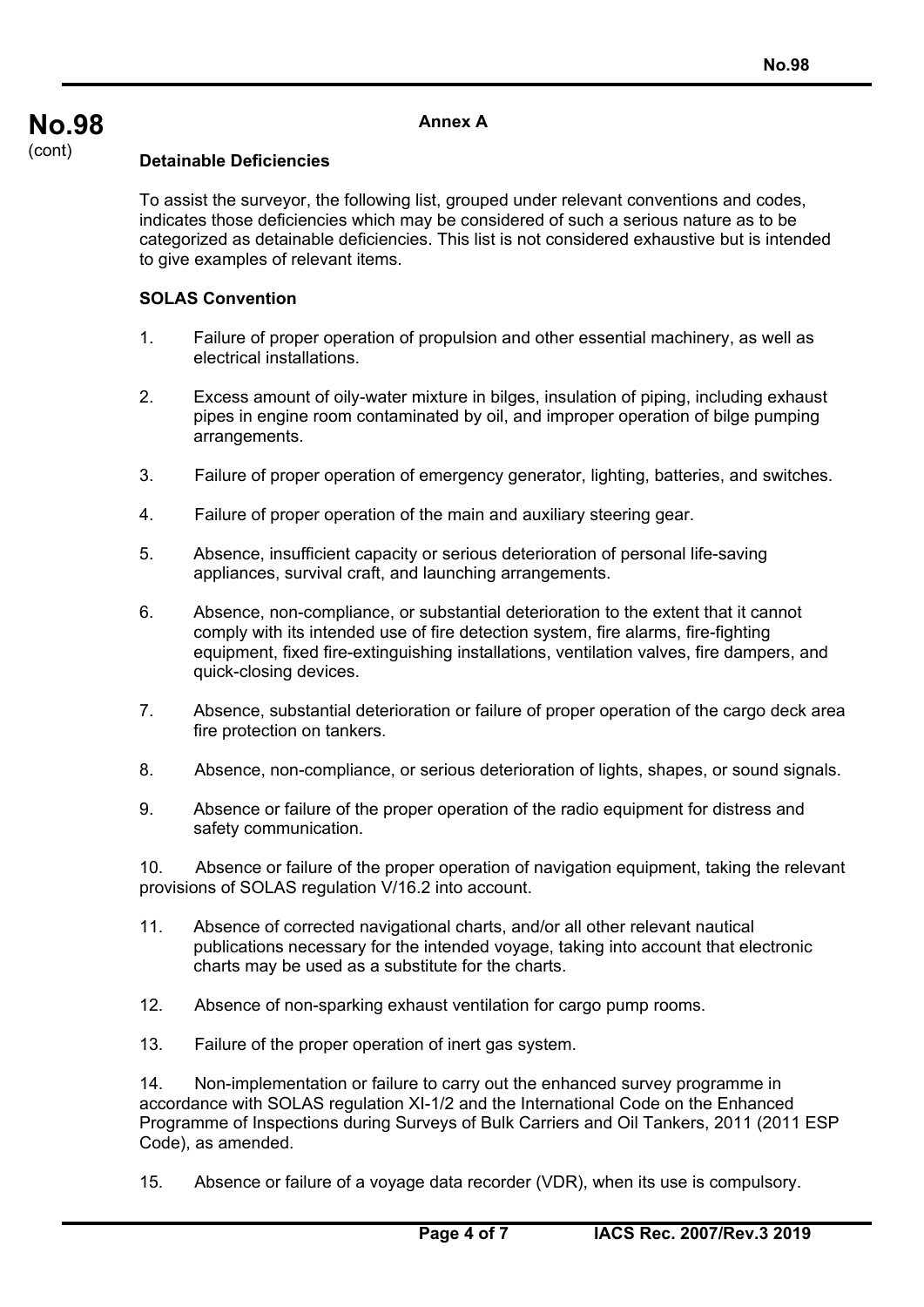## **No.98**

### **Chemical Codes**

- 1. Missing or damaged high pressure safety devices.
- 2. Electrical installations not intrinsically safe or not corresponding to the code requirements.
- 3. Sources of ignition in hazardous locations.
- 4. Insufficient heat protection for sensitive products.
- 5. Pressure alarms for cargo tanks not operable.

#### **Gas Codes**

- 1. Missing closing devices for accommodation or service spaces.
- 2. Bulkhead not gas tight.
- 3. Defective airlocks.
- 4. Missing or defective quick closing valves.
- 5. Missing or defective safety valves.
- 6. Electrical installations not intrinsically safe or not corresponding to the code requirements.
- 7. Ventilators in cargo area not operable.
- 8. Pressure alarms for cargo tanks not operable.
- 9. Gas detection plant and/or toxic gas detection plant defective.

#### **Load Line Convention**

- 1. Significant areas of damage or corrosion, or pitting of plating and associated stiffening in decks and hull affecting fitness to proceed or strength to take local loads, unless properly authorized temporary repairs for a voyage to a port for permanent repairs have been carried out.
- 2. The absence of sufficient stability information, in an approved form.
- 3. Absence, substantial deterioration, or defective closing devices, hatch closing arrangements, and watertight/weathertight doors.
- 4. Overloading.
- 5. Absence of, or impossibility to read, draught marks and / or Load Line marks.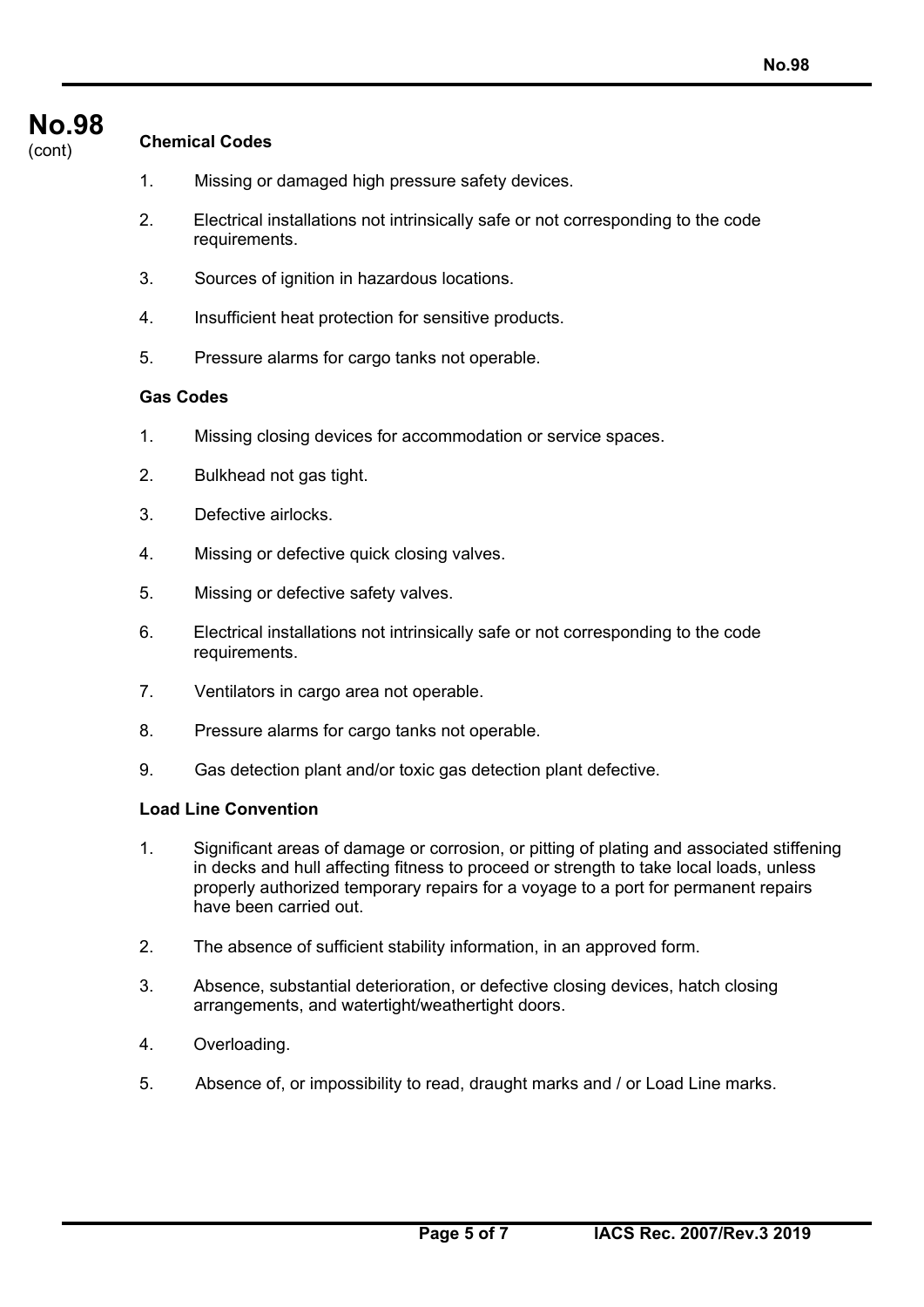#### **No.98 MARPOL 73/78, Annex I**

(cont)

- 1. Absence, serious deterioration, or failure of proper operation of the oily-water filtering equipment, the oil discharge monitoring and control system, or the 15 ppm alarm arrangements.
- 2. Remaining capacity of slop and/or sludge tank insufficient for the intended voyage.
- 3. Oil record book not available.
- 4. Unauthorized discharge bypass fitted.
- 5. Failure to meet the requirements of Reg. 20.4 or alternative requirements specified in regulation Reg. 20.7.

#### **MARPOL 73/78, Annex II**

- 1. Absence of approved P&A Manual.
- 2. No cargo record book available.
- 3. Unauthorized discharge bypass fitted.

#### **MARPOL 73/78, Annex IV**

- 1. A sewage treatment plant is not of an approved type in accordance with the standards and test methods developed by an Organization.
- 2. Systems fitted to comminute and disinfect sewage are not of an approved type.
- 3. Holding tank capacity not approved by the Administration insufficient for the intended voyage.
- 4. A pipeline for the discharge of sewage to a reception facility, provided with a standard shore connection is not fitted.

#### **MARPOL 73/78/97, Annex VI**

- 1. A marine diesel engine, with a power output of more than 130 kW, which is installed on board a ship constructed on or after 1 January 2000, or a marine diesel engine having undergone a major conversion on or after 1 January 2000, which doesn't comply with the NOx Technical Code or that does not comply with the relevant NOx emission limit.
- 2. A marine diesel engine, with a power output of more than 5000 kW and a per cylinder displacement at or above 90 litres, which is installed onboard a ship constructed on or after 1 January 1990 but prior to 1 January 2000, and an Approved Method for that engine has been certified by an Administration and was commercially available, for which an Approved Method is not installed after the first renewal survey specified in MARPOL Annex VI Reg. 13 Par 7.2.
- 3. Depending on the method used for demonstrating SOx compliance, the sulphur content of any fuel oil being used onboard exceeds 3.5% m/m on and after 1 January 2012, 0.5% m/m on and after 1 January 2020 and 0.1% m/m on and after 1 January